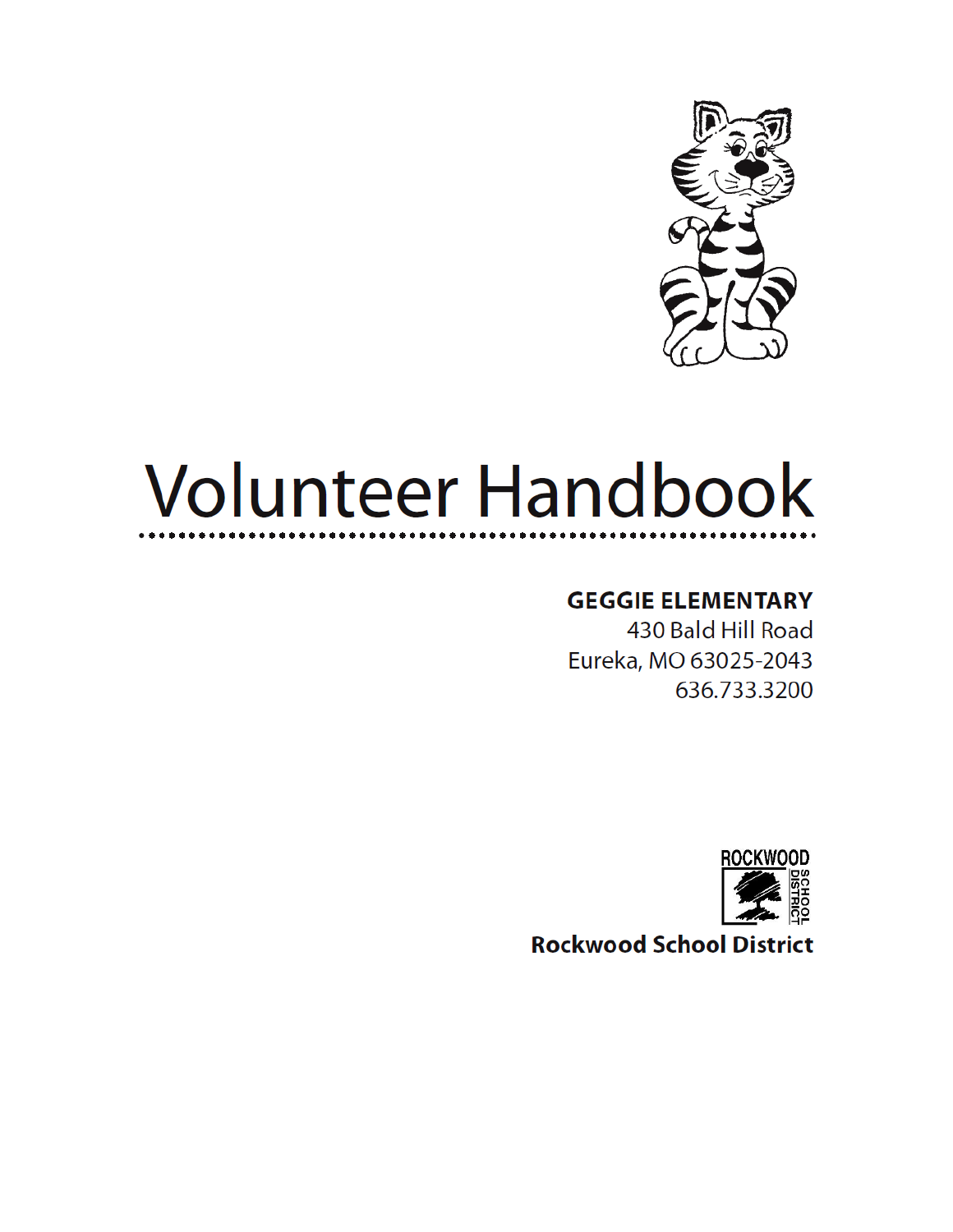

## **School Volunteer Handbook Table of Contents**

#### **Welcome**

#### **Rockwood Policies/Guidelines**

#### **Let's Get Started!**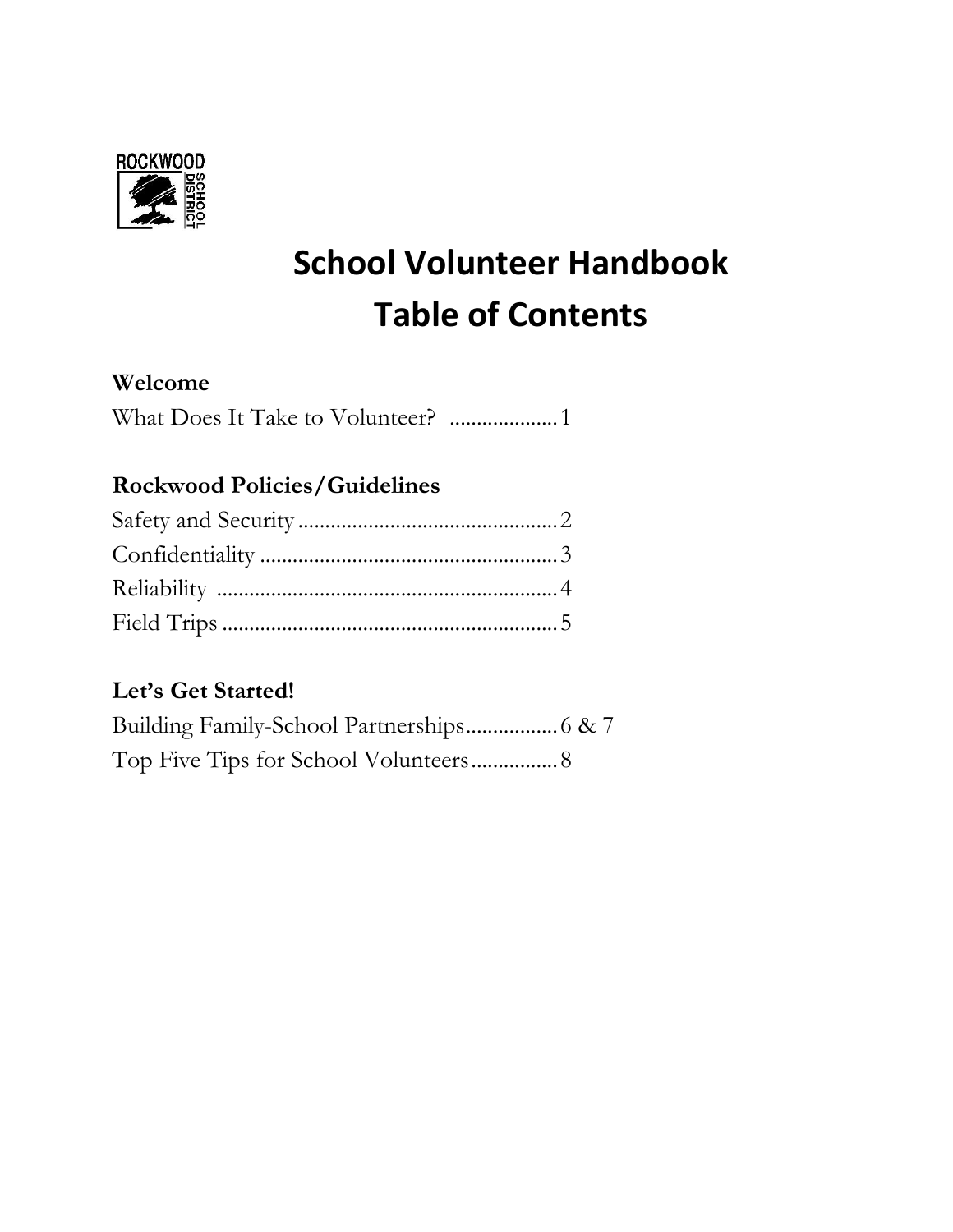

## **What Does It Take** *to be a School Volunteer?*

Volunteers help schools deliver services to students and schools that go above and beyond what can be provided through district resources.

#### **Have you considered volunteering in your child's school or classroom?**

- Would you like to work directly with students?
- What kinds of volunteer opportunities would you enjoy?
- What days and time work for you?
- Do you feel prepared for the volunteer experience?
- What are you looking for in your volunteer experience?

#### **What do you need to be a volunteer?**

- A genuine interest in helping children
- A commitment to volunteering
- A positive attitude
- School volunteer training
- Regular attendance

#### **What do school volunteers do?**

- **Reinforce skills taught by teachers**
- **•** Give students individual attention
- **•** Provide enrichment to the curriculum
- **■** Assist teachers with classroom duties
- **•** Provide services that support schools and programs

#### **Who assists school volunteers?**

- **•** Teachers can organize tutoring/mentoring opportunities in the classroom
- Schools can help volunteers find opportunities within programs, the office or the library
- **•** Parent-teacher organizations need volunteers for special PTO events, parent leadership roles and committee involvement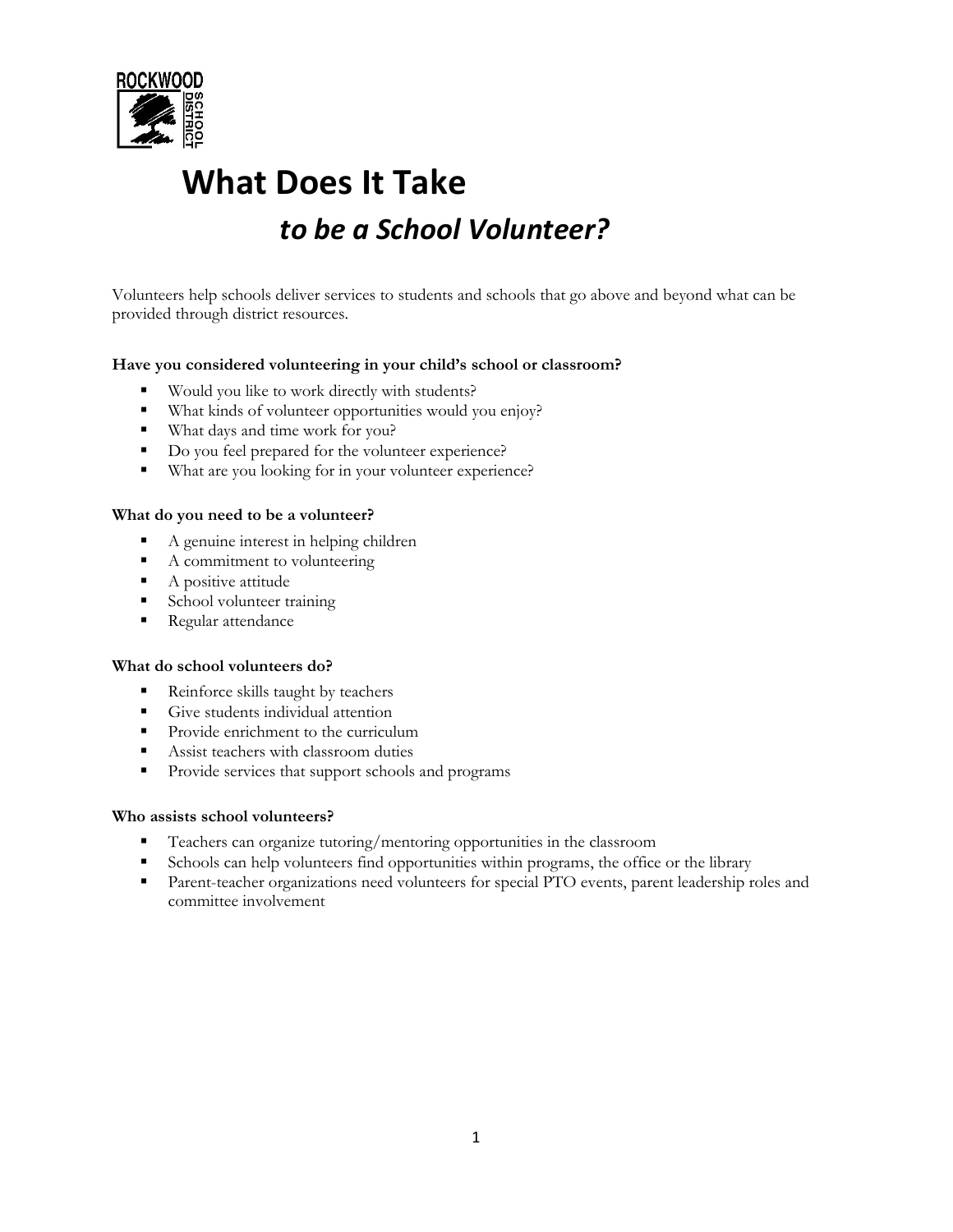

## **Safety and Security** *Important information for School Volunteers*

Rockwood parents and patrons are encouraged to visit district schools. However, all visitors who come to the school during a regular school day must follow established safety procedures.

At Rockwood elementary schools, visitors must be admitted into the building through a monitored locking system. Visitors during school hours will press the buzzer on the system, wait to be identified by a staff member, and then access the building once the door opens.

School volunteers can then proceed to the school office.

- All school volunteers must sign in and sign out at the school office each time they come to the school.
- Volunteers will be required to wear a name tag identifying them while they are on a school campus.
- All volunteer activities take place under the supervision of school personnel.
- Volunteers will participate in safety drills while at school.
- Read more about school visitors to schools on **Policy 1430** School Visitors to Schools <http://go.boarddocs.com/mo/rsdpa/Board.nsf/goto?open&id=C4ALSD57F17A>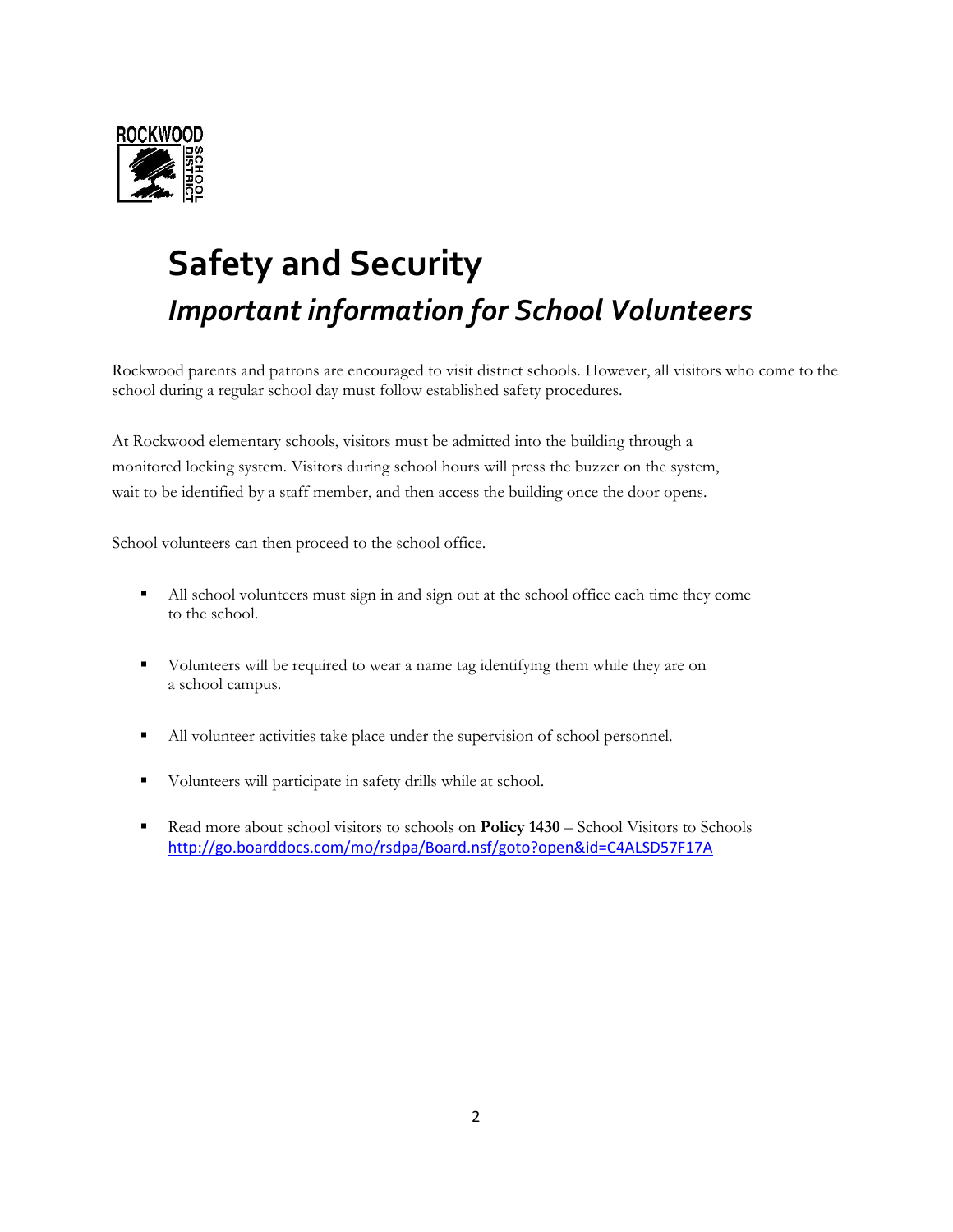

## **Confidentiality** *Important information for School Volunteers*

Volunteers who work with students need to remember that some information is considered confidential. Please feel free to share school volunteer experiences with others, but it is very important not to use full names of students outside of school. Any information a student shares within the classroom is considered confidential, and must remain between you, the student and the teacher/staff member.

Read more about confidentiality on the following Board of Education regulations:

#### **Student Information**

#### **Policy 2400**

All information contained in a student's educational record, except information designated as directory information by the District, shall be confidential. In addition, parents/guardians and students have a right to expect that student health information will be kept confidential. Student educational records shall be directly accessible only to school officials who demonstrate a legitimate educational interest in the student's records and to parents/guardians or eligible students. Read more about directory information related to students on the Web site:

<http://go.boarddocs.com/mo/rsdpa/Board.nsf/goto?open&id=C49Q5W666AA2>

#### **Discipline**

#### **Policy 2605**

Building principals are responsible for the development of rules and regulations regarding student conduct needed to maintain proper behavior in schools under their supervision. Teachers have the authority to make and enforce necessary rules for the internal governance in the classroom, subject to review by the building principal. School volunteers will remember that it is the principal's, teacher's and/or staff member's responsibility to discipline students. Read more about discipline on the Web site:

<http://go.boarddocs.com/mo/rsdpa/Board.nsf/goto?open&id=C49QBA669D55>

#### **Communication and Internet Use**

#### **Policy 6320**

The principal/designee shall oversee the maintenance of communication and information technologies for each school and may establish limits and guidelines on their use. Students and staff are authorized to use communication and information technologies in accordance with user obligations and responsibilities as found on the district Web site:

<http://go.boarddocs.com/mo/rsdpa/Board.nsf/goto?open&id=C4AQYJ6A71B0>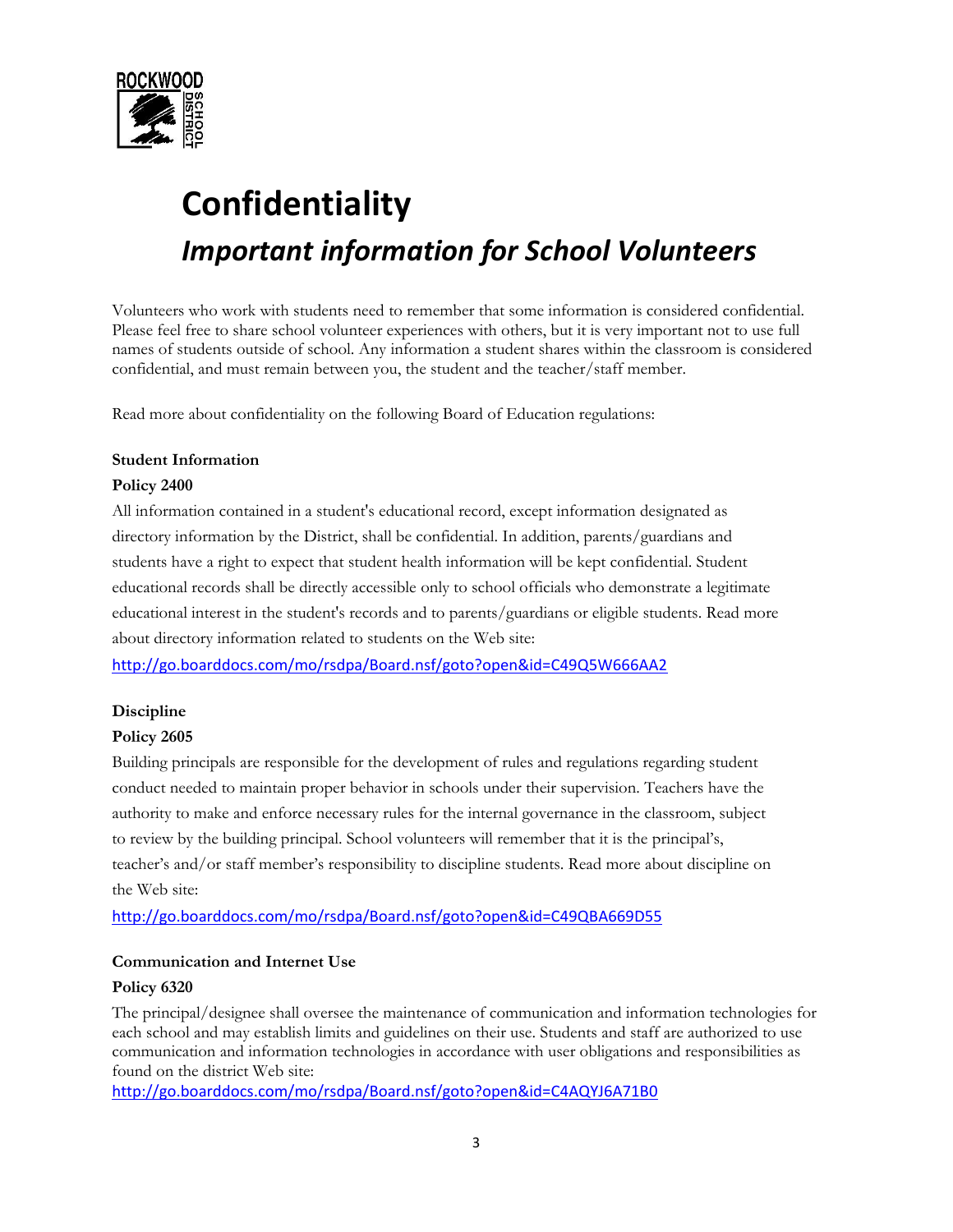

### **Reliability** *Important information for School Volunteers*

- Teachers and staff plan for school volunteers. If you will be absent, call the school as soon as possible so arrangements can be made. It is important that we do not disappoint or disrupt our students' learning.
- Follow school guidelines for student dress code. Dress comfortably, but remember that you are a role model for our students.
- Parent or patron visits to the classroom must be approved in advance by the sponsor, teacher and/or principal.
- Volunteers will work within the guidelines established by the school administration and will work under the direction and supervision of teachers and staff members.
- Visitation by preschool children and children who are not registered in the school is discouraged. All children who are visiting the school must report to the principal and receive approval prior to attending classes.
- Volunteers may not be given a Rockwood staff member's and/or teacher's personal accounts and passwords in order to access a school Web site.
- **•** Smoking, alcohol, drug use and firearms are prohibited on school district premises, including all buildings, grounds and property of the District.
- The Board of Education and administration will not tolerate any one who disturbs classes or school activities or hinders the instructional process. If such persons will not leave the school premises upon request, the building principal/designee may refer charges to the proper legal authorities.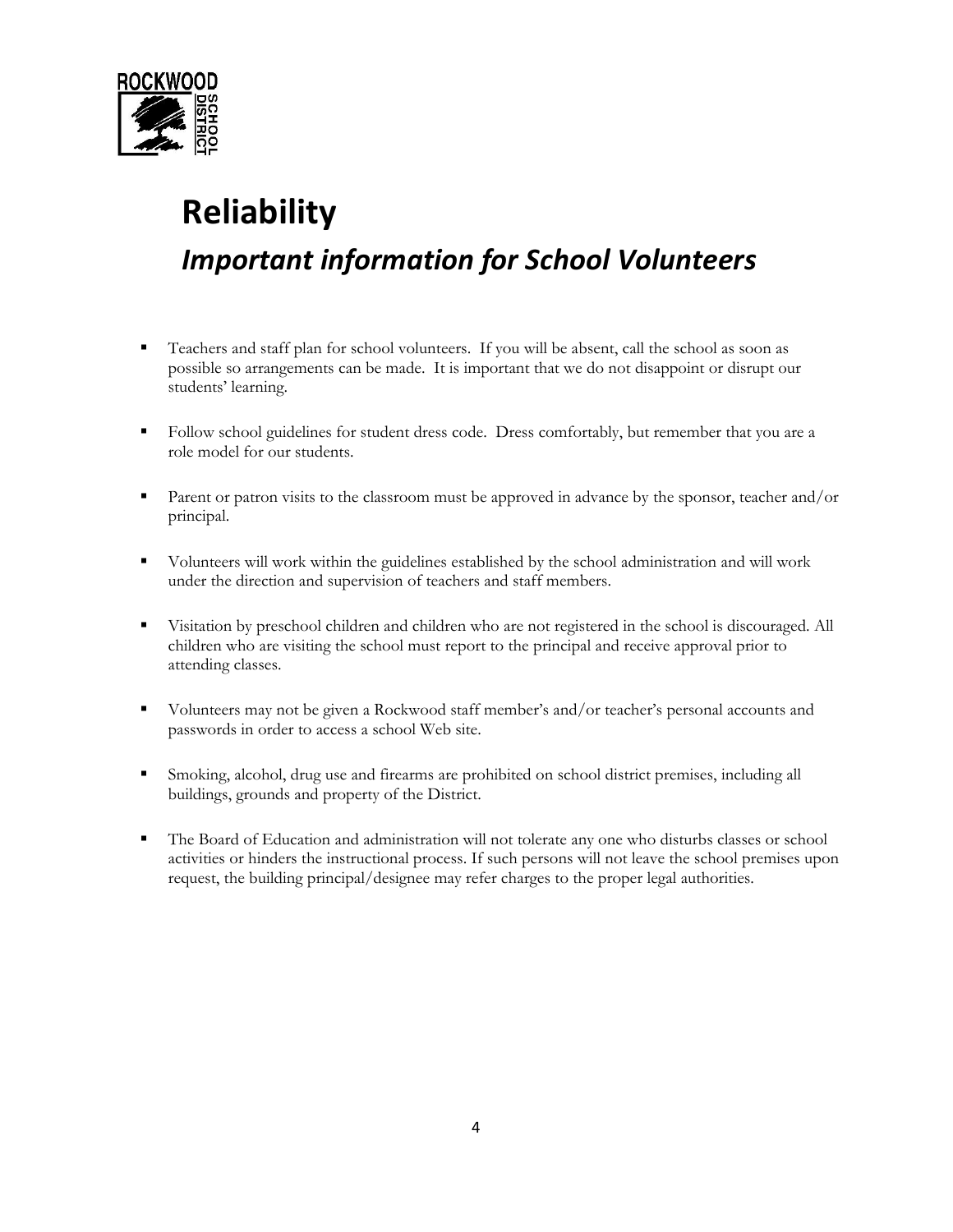

## **Field Trips** *Important information for School Volunteers*

Please be aware of the following Rockwood polices regarding field trips:

#### **Field Trips/Excursions**

Policy 5660

A field trip is a planned visit outside the classroom taken by students under the supervision of a teacher or other school official for the purpose of extending the instructional activities of the classroom through firsthand experience and participation in functional situations that relate directly to what is being studied. School volunteers may assist by following the procedural guidelines found on the Web site:

<http://go.boarddocs.com/mo/rsdpa/Board.nsf/goto?open&id=C4ASGR72A8A4>

#### **International Field Trips**

Policy 5661

Prior to initiating any plans for field trips involving international travel, the sponsor should first review the district policies and regulations governing such travel. School volunteers participating in international field trips will be informed of the responsibilities, including supervision, code of conduct, alcohol consumption, insurance, and forms. Read the policy found on the Web site:

<http://go.boarddocs.com/mo/rsdpa/Board.nsf/goto?open&id=C4ASH972BAF3>

#### **Field Trips Involving Out-of-Town or Overnight Travel**

Policy 5662

School volunteers may assist in the supervision of students where needed and if appropriate. However, these volunteers will work under the supervision of district personnel. Read the procedures as identified on the Web site:

<http://go.boarddocs.com/mo/rsdpa/Board.nsf/goto?open&id=C4ASLG7333FA>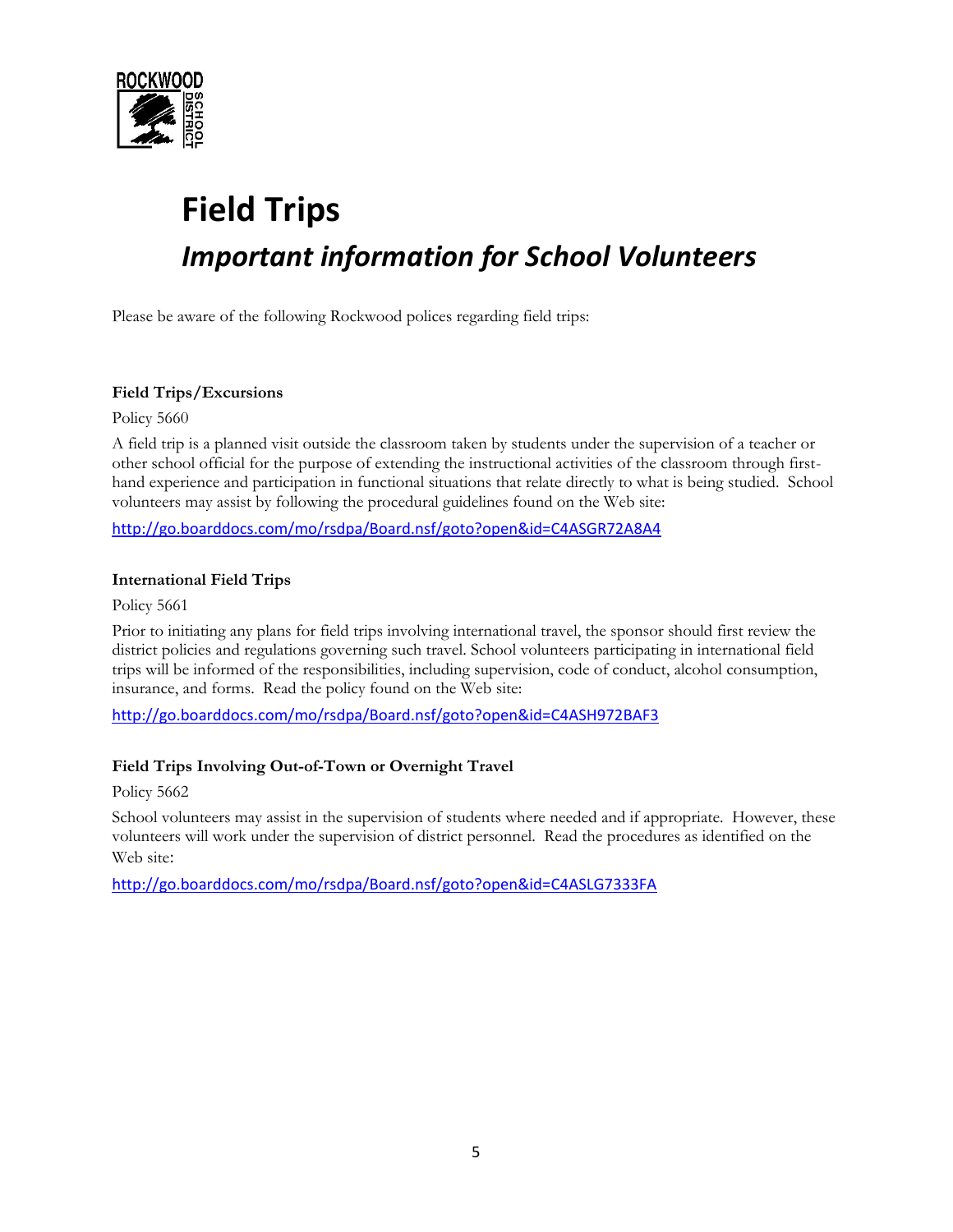

## *Building*  **FAMILY-SCHOOL Partnerships**

#### **The evidence is in: when schools and families work together to support learning, everyone benefits.**

- » Students do better in school and in life. » Teacher morale improves.
- » Parents become empowered. » Schools get better.
- -
	- » Communities grow stronger.

### **Did you know?**

Parents of high-achieving students set higher standards for their children's educational activities. They are active participants in schools and education.

- **Who:** Most students at all levels—elementary, middle, and high school— want their families to take active roles in between home and school. When parents come to school regularly, it reinforces the view in the child's mind that school and home are connected and that school is an integral part of the whole family's life.
- **When:** The earlier in a child's educational process parent involvement begins, the more powerful the effects. The most effective forms of involvement engage parents in working directly with their children on learning activities at home.
- **Why**: Decades of research show that when parents are involved, students have the following
	- » Higher grades, test scores, and graduation rates
	- » Better school attendance and self-esteem »Increased motivation,
	- »Lower rates of suspension
	- » Decreased use of drugs and alcohol

Family participation in education was twice as predictive of students' academic success as family socioeconomic status. The more parents participate in schooling, in a sustained way, at every level in advocacy, decision-making and oversight roles, as fundraisers and boosters, as volunteers, and as home teachers—the better for student achievement. (*continued*)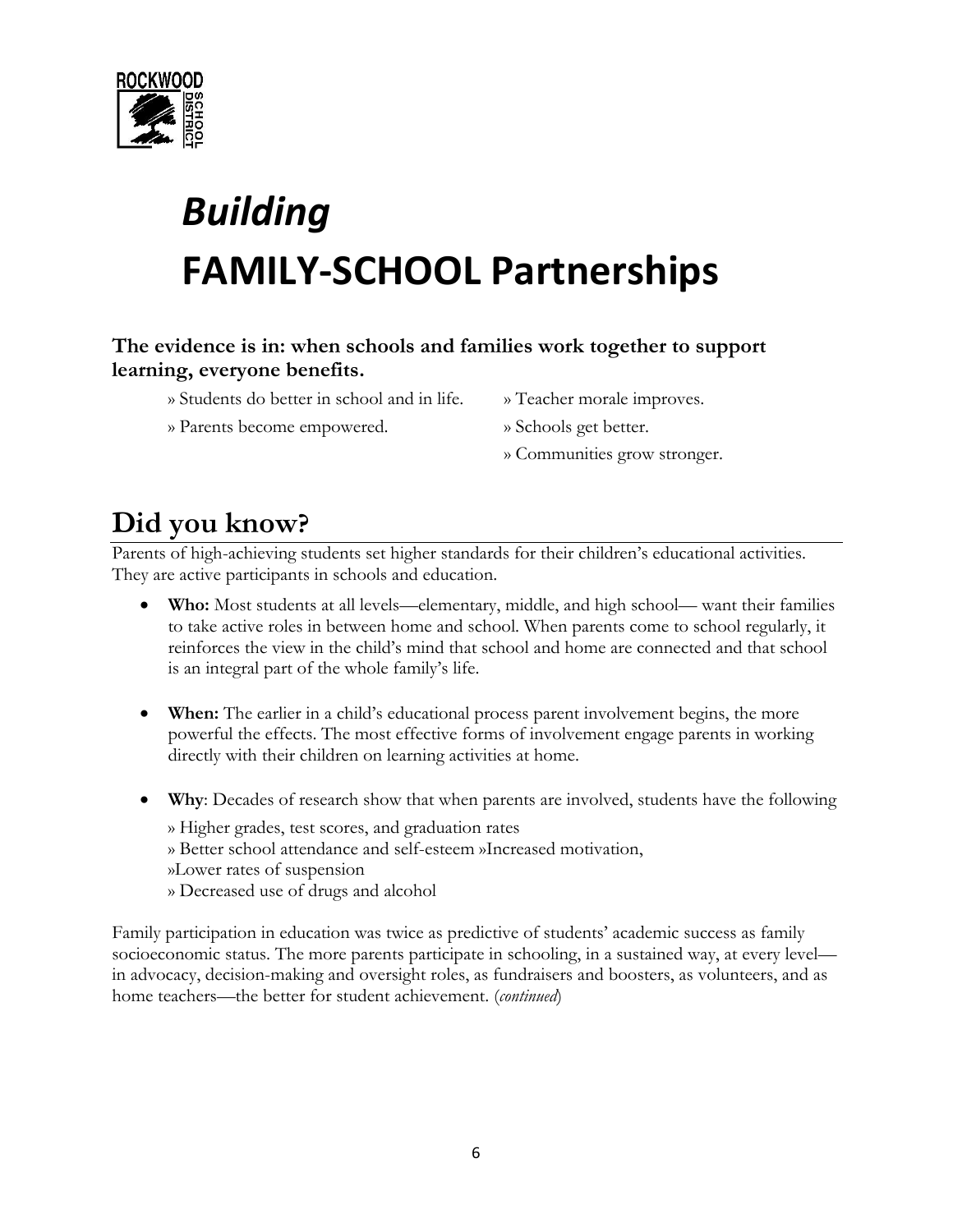

## *Building*   **FAMILY-SCHOOL Partnerships**

• **How:** Rockwood supports the framework provided by the National Coalition for Parent Involvement in Education, which includes six types of parent involvement:

**1. PARENTING:** Families need to establish home environments that support children as students. With guidance and support, parents may become increasingly involved in home learning activities and find themselves with opportunities to teach, to be models for and to guide their children.

**2. COMMUNICATING:** Families become active participants in communication from a school-to-home and home-to-school perspective. Parents understand how to contact their children's teachers and principals, as well as access their school's Website, newsletter and parent-teacher organization. They know how to use Infinite Campus, Rockwood's student information system, to learn about their children's progress.

**3. VOLUNTEERING:** Families can volunteer as tutors and classroom aides, as well as assist with field trips and in other support opportunities. Parents can organize school events, and assist with their children's extracurricular activities and athletics. Schools have many exciting volunteer opportunities for the community.

**4. LEARNING AT HOME:** Families can help their children develop good study habits, supervise their homework, monitor TV viewing, and supervise regular bedtimes and school attendance. Parents read to their children and provide stimulating experiences contribute to student achievement.

**5. DECISION MAKING:** Families can join parent-teacher organizations or long-range planning committees so they can advocate for good schools. They can help develop school improvement plans and provide parent representation and support. These groups can take the lead in assessing school needs, developing goals and monitoring for continuous improvement.

**6. COLLABORATING WITH COMMUNITY:** Families and schools help students by forming collaborative relationships with many public and private agencies that provide family support services. These partnerships create shared responsibility for the wellbeing of children, families and schools by all members of the community.

*From the National Coalition for Parent Involvement in Education; Joyce L. Epstein, Ph.D. of the Center on School, Family and Community Partnerships at John Hopkins University; National PTA*